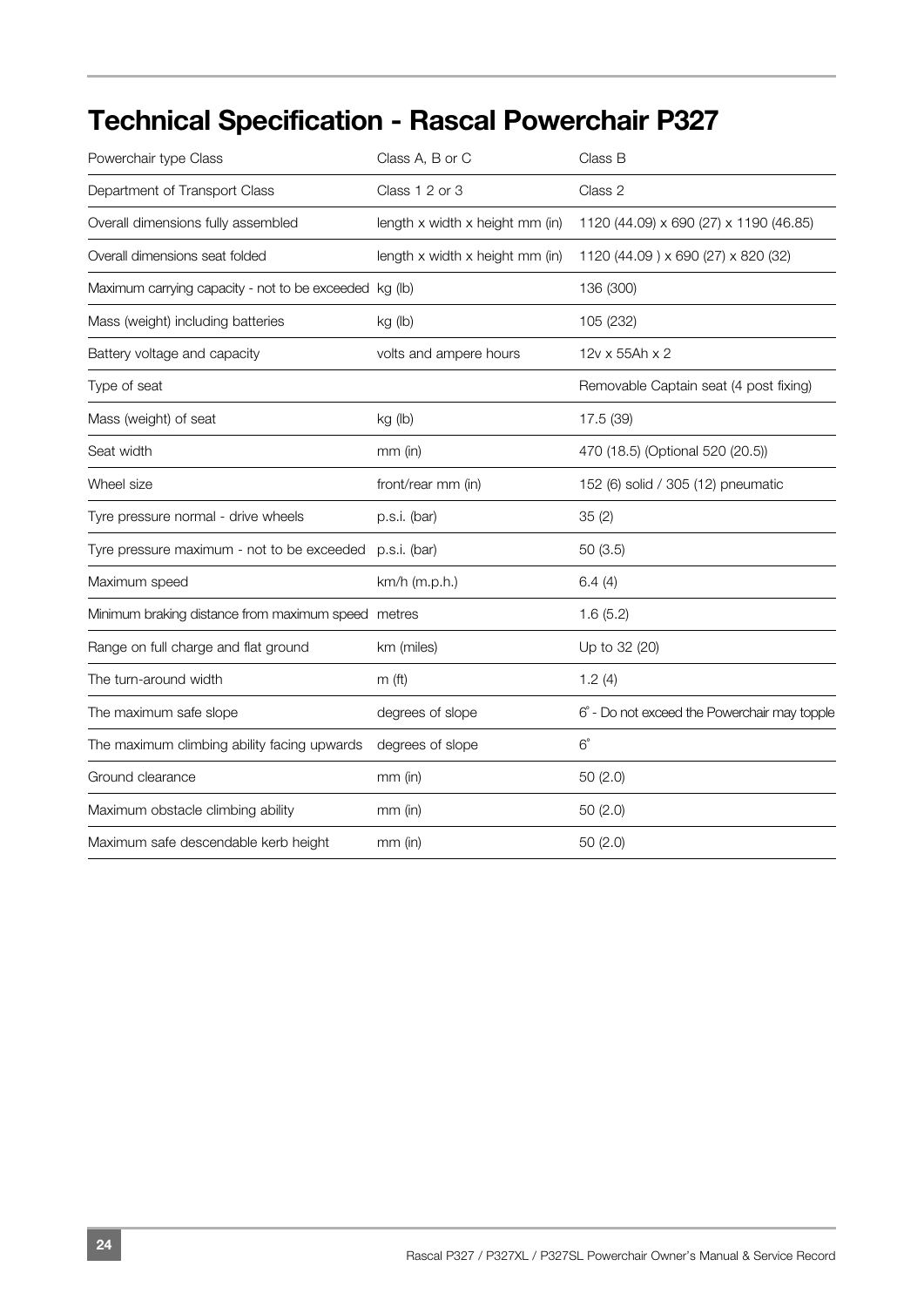## **Technical Specification - Rascal Powerchair P327 XL**

| Powerchair type Class                                  | Class A, B or C                 | Class B                                      |
|--------------------------------------------------------|---------------------------------|----------------------------------------------|
| Department of Transport Class                          | Class 1 2 or 3                  | Class 2                                      |
| Overall dimensions fully assembled                     | length x width x height mm (in) | 1120 (44.09) x 690 (27) x 1190 (46.85)       |
| Overall dimensions seat folded                         | length x width x height mm (in) | 1120 (44.09) x 690 (27) x 820 (32)           |
| Maximum carrying capacity - not to be exceeded kg (lb) |                                 | 204 (450)                                    |
| Mass (weight) including batteries                      | kg (lb)                         | 110 (243)                                    |
| Battery voltage and capacity                           | volts and ampere hours          | 12v x 55Ah x 2                               |
| Type of seat                                           |                                 | Removable Captain seat (4 post fixing)       |
| Mass (weight) of seat                                  | kg (lb)                         | 18.9 (42)                                    |
| Seat width                                             | $mm$ (in)                       | 520 (20.5) (Optional 560 (22))               |
| Wheel size                                             | front/rear mm (in)              | 152 (6) solid / 305 (12) pneumatic           |
| Tyre pressure normal - drive wheels                    | p.s.i. (bar)                    | 35(2)                                        |
| Tyre pressure maximum - not to be exceeded             | p.s.i. (bar)                    | 50(3.5)                                      |
| Maximum speed                                          | km/h (m.p.h.)                   | 6.4(4)                                       |
| Minimum braking distance from maximum speed metres     |                                 | 1.6(5.2)                                     |
| Range on full charge and flat ground                   | km (miles)                      | Up to 32 (20)                                |
| The turn-around width                                  | $m$ (ft)                        | 1.2(4)                                       |
| The maximum safe slope                                 | degrees of slope                | 6° - Do not exceed the Powerchair may topple |
| The maximum climbing ability facing upwards            | degrees of slope                | $6^{\circ}$                                  |
| Ground clearance                                       | mm (in)                         | 50(2.0)                                      |
| Maximum obstacle climbing ability                      | mm (in)                         | 50 (2.0)                                     |
| Maximum safe descendable kerb height                   | $mm$ (in)                       | 50(2.0)                                      |